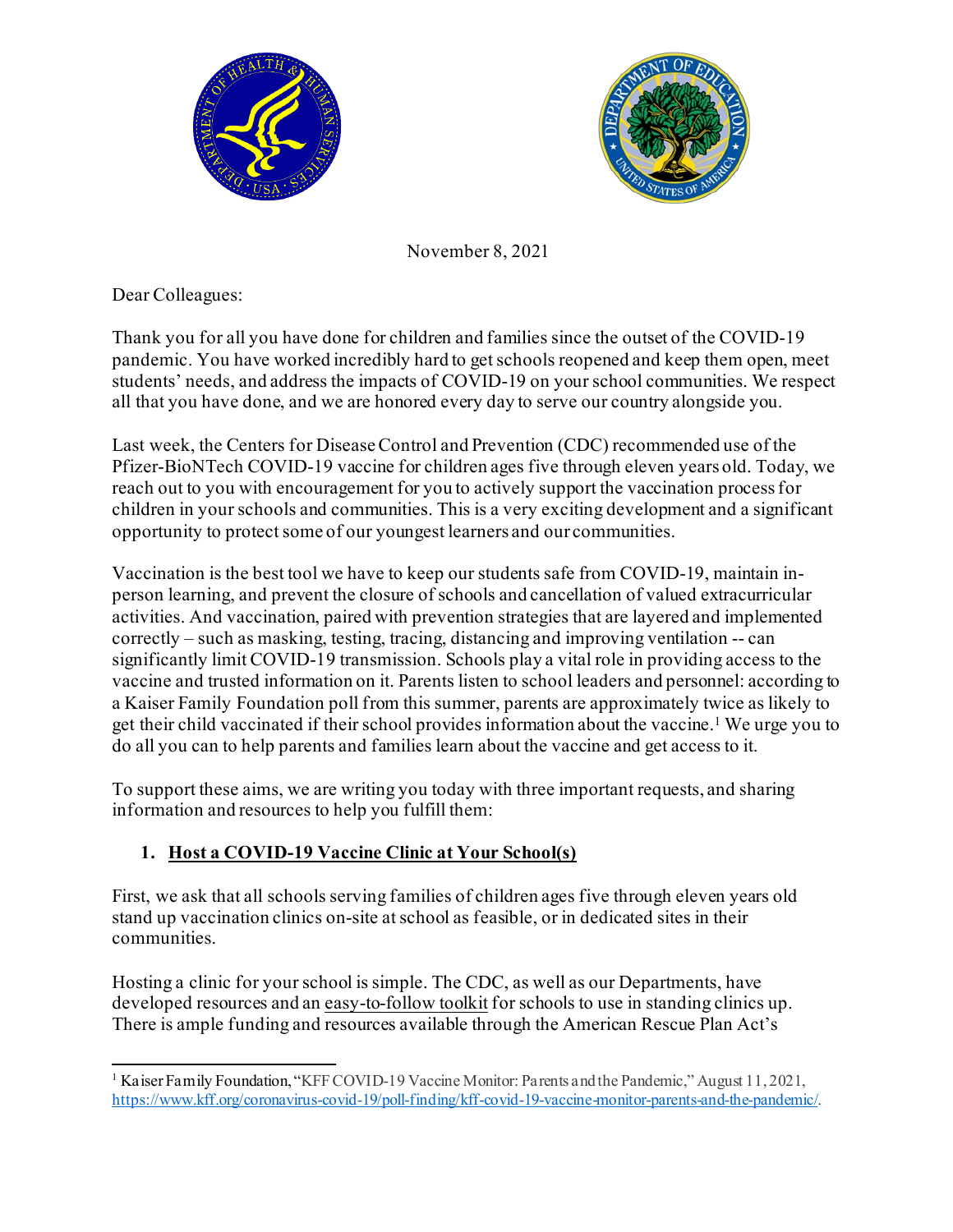Elementary and Secondary School Emergency Relief (ARP ESSER) fund, as well as reimbursement through the Federal Emergency Management Agency (FEMA), to ensure that you can cover costs of hosting a clinic – including on-site set-up and operations as well as outreach and engagement activities.

You may reach out to state, territorial, county, tribal, other local health departments or a local [COVID-19 vaccine provider](https://www.vaccines.gov/) to serve as vaccine provider for your clinic – including providers you have partnered with previously for school-located flu or adolescent COVID-19 vaccination clinics. You may also contact pharmacies that are part of th[e Federal Retail Pharmacy Program](https://www.cdc.gov/vaccines/covid-19/retail-pharmacy-program/index.html) to request a school-located clinic. Many of you have already worked with these pharmacy partners on past vaccination efforts in your community, and they stand by ready to help again. The main responsibilities of a *vaccine clinic host* are to provide space and lead community engagement; a *vaccine provider* enrolled in the CDC COVID-19 vaccination program (e.g., a health department, pharmacy, or others in your community) is responsible for storage, handling, and administration of doses. Many providers have scheduling and consent tools that can be shared with parents and families to make sign up as easy as possible.

If, after following the suggestions above, you require assistance finding a vaccine provider for your school-located COVID-19 vaccination clinic, you may request to be matched to a pharmacy in your area by the CDC. To start this matching process, school districts will need to complete a form online. This form, and additional information on the process, will be disseminated to partners and posted on CDC'[s Considerations for Planning School-Located](https://www.cdc.gov/vaccines/covid-19/planning/school-located-clinics.html)  [Vaccination Clinics](https://www.cdc.gov/vaccines/covid-19/planning/school-located-clinics.html) webpage starting this week.

## **2. Distribute Information About the COVID-19 Vaccine to All Families with Children Ages Five Through Eleven Years Old**

Second, we ask school leaders to reach out to all families with children ages five through eleven years old in their school communities to provide information from trusted sources about the vaccine, and to help them learn where they can get vaccinated.

Parents rely on their children's teachers, principals, school nurses, and other school personnel to help keep their students safe and healthy every school year. The communications you issue – in languages accessible to your parents – will be critical in helping families learn more about the vaccine. We encourage you to use this opportunity to highlight the safety and effectiveness of vaccines and explain why they are critical in protecting individuals from COVID-19, lowering community and family transmission, and keeping children safely in in-person learning.

As parents ourselves, we understand that parents of children who are newly eligible for the vaccine will have questions about the vaccine. We have developed materials to help you prepare for community and parent conversations on the vaccine and answer a wide array of common questions. Schools and districts can:

 Print out this [one-page fact sheet](https://wecandothis.hhs.gov/frequently-asked-questions-from-parents-guardians-about-covid-19-and-the-vaccines) on getting vaccinated and send it home with students for their parents to review.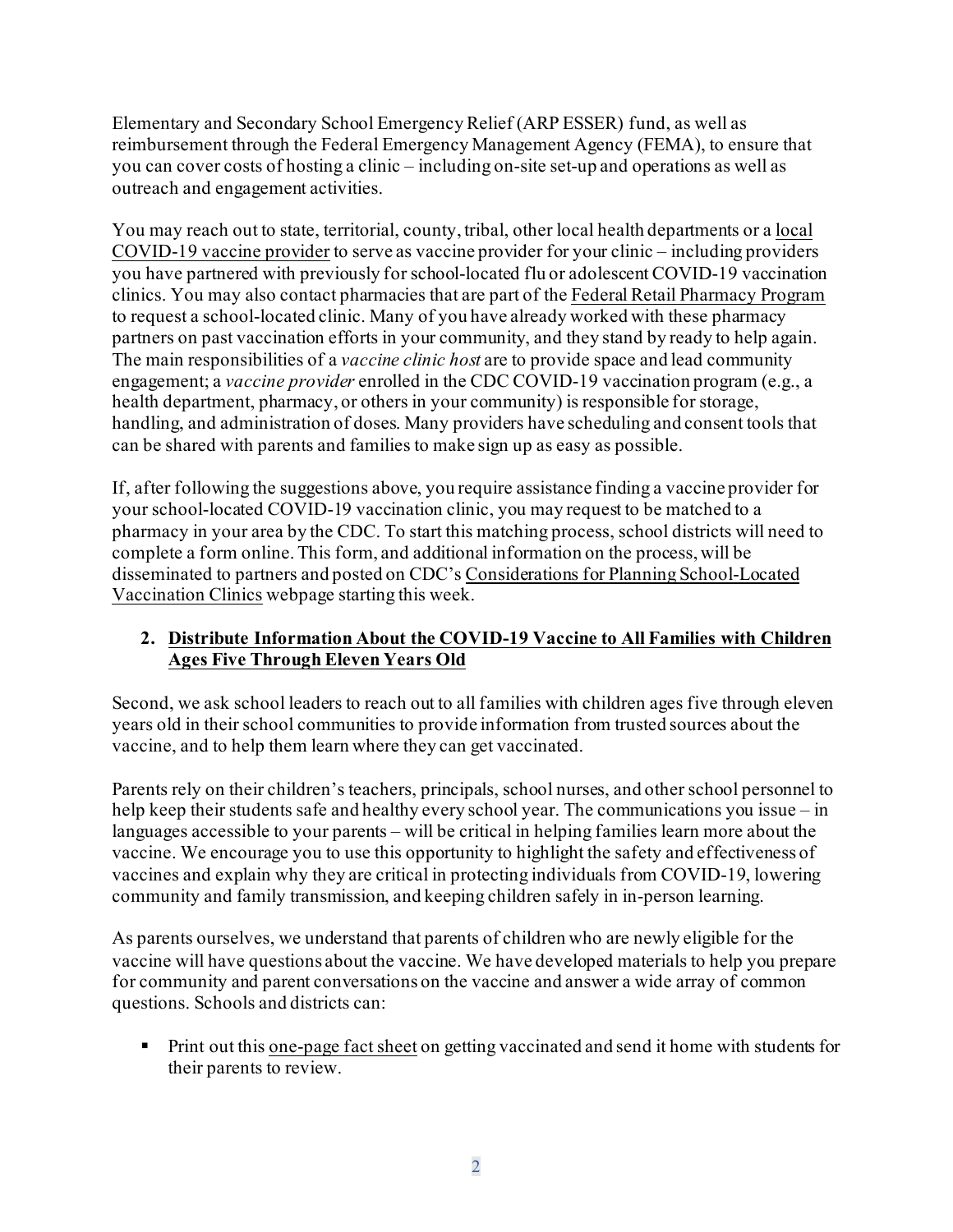- Post about getting vaccinated on your school or school district's websites and social media accounts, using "We Can Do This" materials foun[d here.](https://wecandothis.hhs.gov/resources-about-covid-19-vaccinations-for-children-age-5plus)
- Email parents about the importance of getting vaccinated, and direct them to trusted websites like the CD[C COVID-19 Vaccines for Children and Teens](https://www.cdc.gov/coronavirus/2019-ncov/vaccines/recommendations/children-teens.html?CDC_AA_refVal=https%3A%2F%2Fwww.cdc.gov%2Fcoronavirus%2F2019-ncov%2Fvaccines%2Frecommendations%2Fadolescents.html) website for more information.
- **Partner with local community-based organizations to reach parents in your community in** accessible ways.

## **3. Hold Conversations with Your School Communities on the COVID-19 Vaccine**

Third, we ask you to host community engagements on the COVID-19 vaccines with your parents and school communities, in partnership with local pediatricians and other trusted medical voices in your area.

Schools have approached community engagement on the vaccine using a variety of means, including in-person and virtual townhalls, small group conversations, co-hosting discussions with Parent Teacher Associations (PTAs) and other parent-serving organizations, and more. These conversations are crucial in helping families learn more about the vaccine and giving them an opportunity to be able to ask questions in real time of trusted professionals. Hosting these conversationsin partnership with medical professionals in your community can help ensure that parents have access to all the information they need to make their vaccine decisions.

We encourage you to reach out to pediatricians, family physicians, hospitals, early care and education programs, other child and family serving organizations, and other medical partners and providers in your community to host these engagements. If needed, you may reach out to the American Academy of Pediatrics (AAP) or other local medical associations to get connected with a local pediatrician, family physician, or other clinician to invite to participate or speak at vaccine-related events. To invite a pediatrician to speak to your community about the COVID-19 vaccine, reach out t[o kids1st@aap.org](mailto:kids1st@aap.org) to make a request and share the details of your event.

You can also partner with community- or faith-based organizations and others to get students and/families vaccinated. We also encourage you to collaborate with student leaders to make efforts fun and get young people to participate.

\* \* \* \* \*

Increasing vaccination rates will help to bolster public health and reduce the risk of COVID-19 transmission in your community. Supporting students and families in getting vaccinated against COVID-19, including providing paid time off to your school staff to get their children vaccinated, is an allowable use of ARP funds. We strongly encourage schools to provide staff with paid time off in order to get their children vaccinated. For more information about uses of the ESSER and Governor's Emergency Education Relief (GEER) programs, and the Coronavirus State and Local Fiscal Recovery Program, and how they can support vaccinations, please see the [Frequently Asked Questions about uses of the ESSER and GEER funds for COVID-19](https://oese.ed.gov/files/2021/05/ESSER.GEER_.FAQs_5.26.21_745AM_FINALb0cd6833f6f46e03ba2d97d30aff953260028045f9ef3b18ea602db4b32b1d99.pdf)  [vaccinations](https://oese.ed.gov/files/2021/05/ESSER.GEER_.FAQs_5.26.21_745AM_FINALb0cd6833f6f46e03ba2d97d30aff953260028045f9ef3b18ea602db4b32b1d99.pdf).